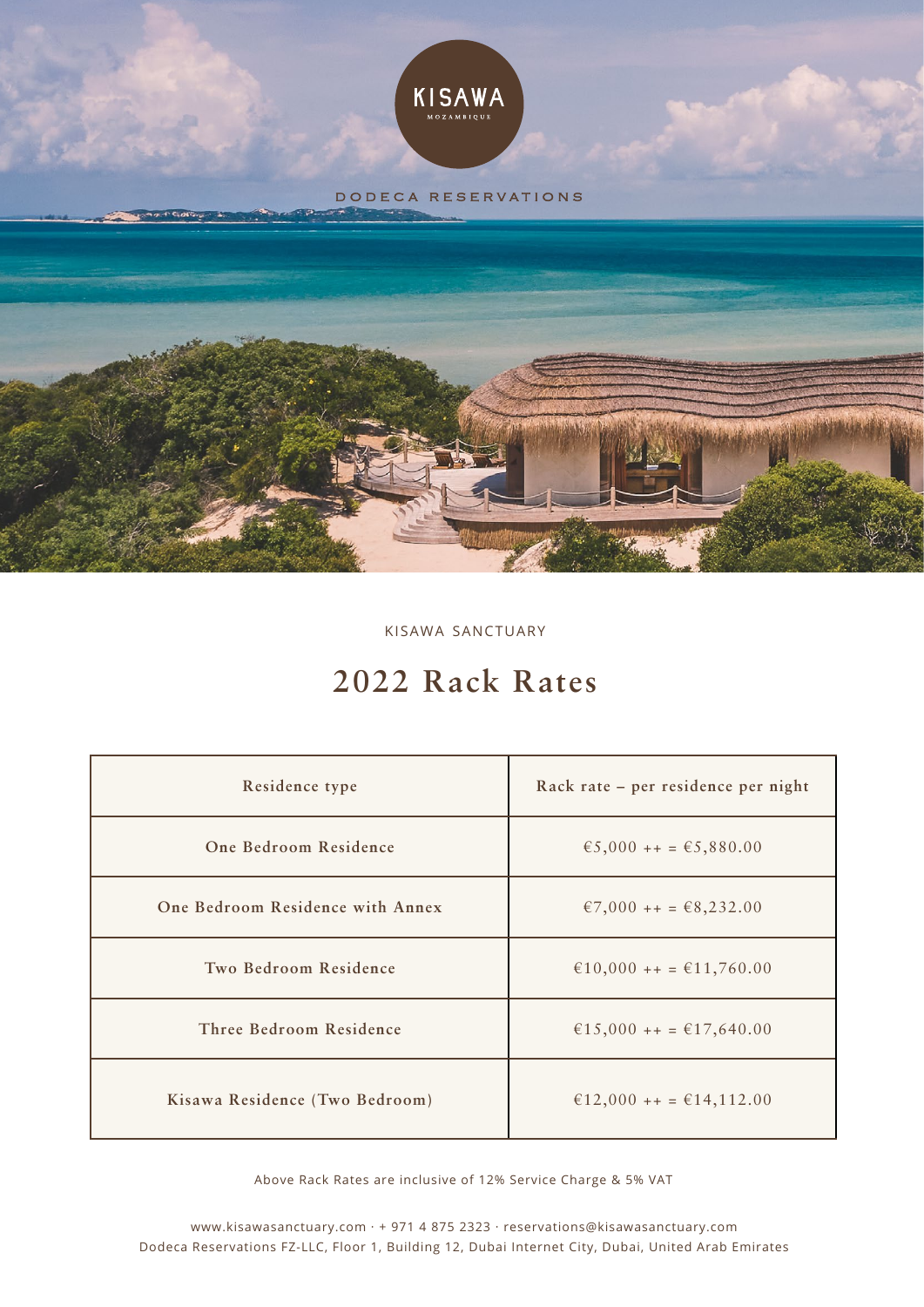

#### introducing

# **The Kisawa Guest Experience Rate**

Throughout your stay at the sanctuary transactions and in-room charges are not required. It is our intention to let guests enjoy their Mozambican home and fully recharge and reconnect while staying with us and not worry about daily expenses.

#### **The daily Kisawa guest experience rate includes:**

- Your dedicated service team including private butler
- Personalised arrival & transfer service from Vilankulos Airport (VNX) to Kisawa via boat
- All dining across the Kisawa onsite dining venues
- All in-Residence and on location dining experiences
- All water, soft beverages, local beer, house wines and cocktails
- 24hr Jet-lag recovery treatment at the Natural Wellness Center or in-Residence, including a 90-minute massage
- Private use of dedicated Kisawa Mini Moke for the full duration of stay
- Non-motorised water sports (sea kayaking, stand up paddle boarding and snorkeling from the Benguerra Island beaches)
- Motorized boat excursions for island exploration and snorkeling
- Kisawa leisure experiences, including sunset sailing on the Kisawa dhow
- Complimentary laundry + packing services
- Complimentary WiFi

#### **Additional chargeable guest experiences:**

Kisawa guest dedicated butlers are delighted to arrange additional services to ensure extended Kisawa guest experiences, such as:

- Transfers from/to Vilankulo Airport (VNX) to Kisawa Sanctuary via helicopter
- Vintage wine and cigars from the house cellar, the Wine Room
- Additional massages and treatments at the Natural Wellness Centre, as well as comprehensive wellness packages
- Private yoga courses, other wellness sessions and treatment packages
- PADI diving certification and private full day diving tours
- Private full day boat charters and excursions to neighbouring islands
- Babysitting

\*Activities and services are subject to change and prevailing weather conditions at short notice.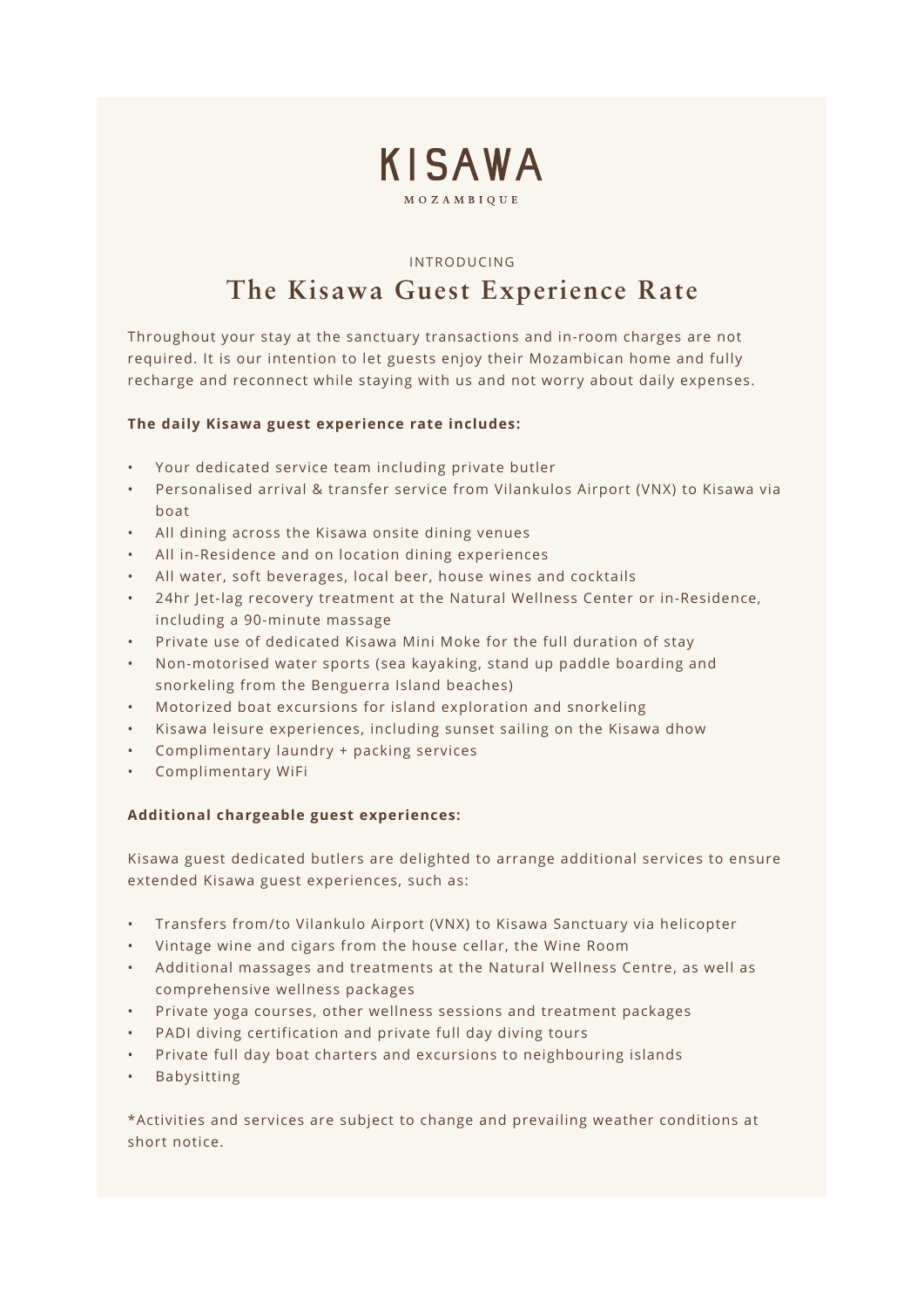# **Payment conditions**

- A non-refundable 50% deposit (of the total room charge) is required to confirm reservation, which is payable within 7 days
- The remaining 50% is required 40 days prior to arrival
- For any booking made less than 40 days prior to arrival, 100% payment is required to confirm booking

# **Cancellation policy**

- Confirmation of a reservation means acceptance of Kisawa's cancellation policy terms and conditions. Kisawa reserves the right to release the booking without prior notice if the full payment is not received at the stipulated time.
- Cancellations made less than 40 days prior to arrival will be charged 100% of the total room cost
- Guests are kindly urged to purchase travel insurance prior to confirming a reservation, to cover refunds of the cancellation deposits
- Kisawa reserves the right to refuse exemptions from its cancellation policy for medical matters or any other unforeseen circumstances
- Payment of all incidental charges must be settled prior to departing the Sanctuary
- In the event of departing prior to the reserved date, Kisawa will charge an early departure fee for the remaining room nights including taxes to the guest's account
- In case of exclusive and buyout bookings, special cancellation conditions will apply due to respective planning necessities

# **Payment conditions for Christmas and New Year**

Christmas and New Year dates are defined as 22 December – 4 January

- A non-refundable 50% deposit (of the total room charge) is required to confirm reservation which is payable within 7 days
- The remaining 50% is required 2 months prior to arrival
- Cancellations made less than 60 days prior to arrival will be charged 100% of the total room cost

# **No-show policy**

• In the event of a no-show (i.e. if you neither use nor cancel your reservation), a fee equivalent to the value of the entire stay will be charged. All fees and penalties are inclusive of taxes.

# **Early departures**

• Early departures or cancellations due to inclement weather conditions are fully chargeable.